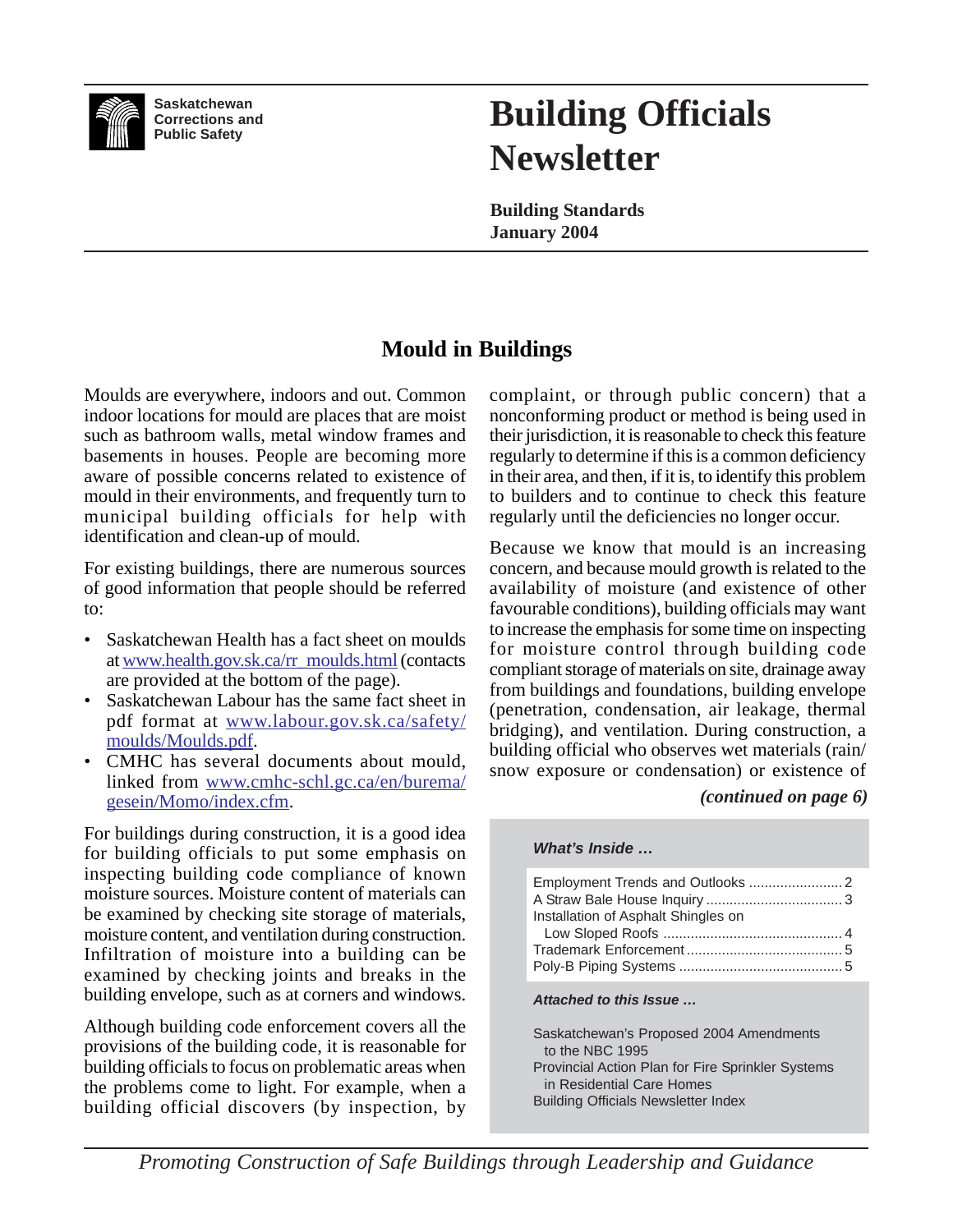# **Employment Trends and Outlooks Other Technical Inspectors and Regulatory Officers in Saskatchewan**

*Saskatchewan JobFutures, supported by Human Resources Development Canada, Saskatchewan Region and Saskatchewan Learning, classifies work into 10 skill categories and 233 occupational profiles. Education and training requirements, work duties, wage information, and employment trends for hundreds of Saskatchewan occupations are shown on their website at www.saskjobfutures.ca.*

*Building officials appear to be a small subset of the profile titled Other Technical Inspectors and Regulatory Officers. This profile includes:*

- *nondestructive testers and inspectors,*
- *engineering inspectors and regulatory officers,*
- *inspectors in public and environmental health and occupational health and safety, and*
- *construction inspectors.*

*The following paragraphs describe the trends and outlook for this profile.*

"According to Saskatchewan Job Futures-Job Chart, there will be limited employment opportunities in Saskatchewan for technical inspectors and regulatory officers in the next five years. In fact, a below average rate of job openings is expected in these fields between 2002 and 2007. In fact, only one occupation covered in this group—inspectors in public and environmental health and occupational health and safety—is expected to grow significantly during this period. The employment forecast remains poor for nondestructive testers and inspectors, engineering inspectors and regulatory officers and construction inspectors. Most job openings will occur in the manufacturing; mining, oil and gas; and scientific and technical services industries.

Technical inspectors and regulatory officers are well paid in Saskatchewan. In 2000, the average full-time income in this occupational group was \$48,380 per year. This is well above the provincial full-time average for all occupations that year (\$35,252 per year) and marks a increase of 11% from the 1995 average.

There is, however, a wide range of incomes in this occupational group. Inspectors in public and environmental health—on average, the highest paid professionals in this occupational group—earned as much as \$70,703 and as little as \$28,992 in 2000. Annual incomes for construction estimators—on average, the lowest paid professionals in this group ranged from \$22,989 to \$77,850 that same year. Incomes in this group are fairly consistent throughout the province.

In 2000, 67% of all technical inspectors and regulatory officers in Saskatchewan worked full time. This marked a slight decrease from 1995. These fields of work are moderately seasonal but not very sensitive to overall economic conditions.

In 2001, 15% of the work force in these fields was female, up 6% from 1996. Roughly 55% of all technical inspectors and regulatory officers in Saskatchewan were employed in or around Saskatoon and Regina in 2001. This is a relatively young work force, with over 55% of all inspectors and officers in Saskatchewan younger than 45 in 2001. While not unheard of, self-employment is rare in these fields.

The increase of industry self-regulation in environment and public health areas may impact professionals who work in these fields. While employment in Public Administration is expected to increase, inspectors and officers in these fields may find increasing employment opportunities in private industry." §



*If you wish to comment on anything you've read in the Building Officials Newsletter, please send your letter to us by fax, e-mail or post-mail at the addresses listed on the last page.*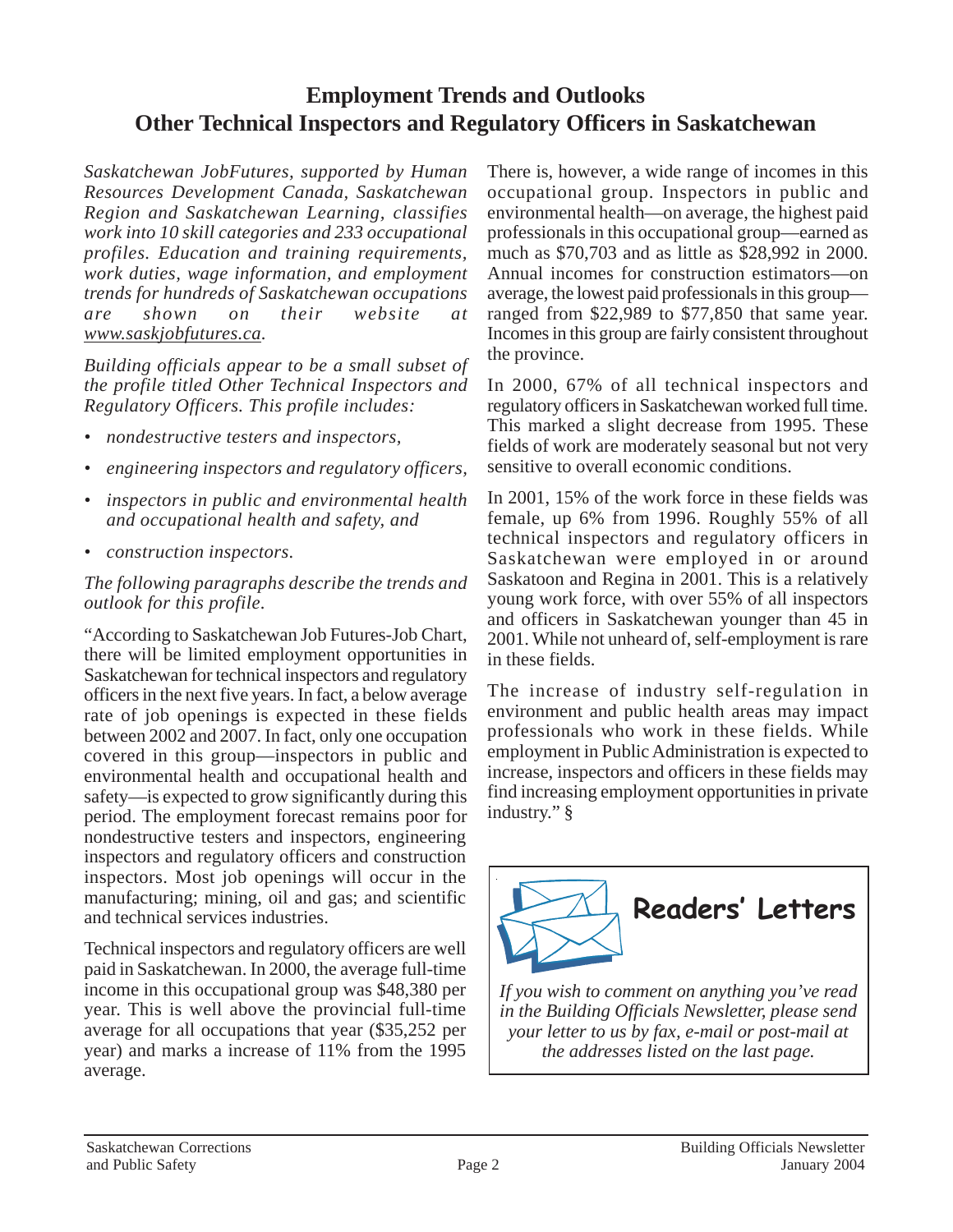## **A Straw Bale House Inquiry**

*"Hi: I'm very curious as to what seems to be your orginizations [sic] problem with srraw [sic] bale homes? There are examples of these homes still being used in the states (same climate as us) for over a hundred years. Show me a stick frame house that can compare. The R-value exceeds R-2000 homes. They don't rot away like homes now a days that are built so airtight that they need a air exchanger. They are cheaper to build. They give revenue to farmers that typically have to burn their straw. There is a very low embodied energy in their construction. They look better than stick frames. The list goes on, but I think you get my point. When is this province going to get its head out of the sand? Talking to your inspectors is like talking to some one out of the stone age when it comes to buildings other than overpriced, energy guzzling ones. Are there any positive changes going to be made to address these building methods?"*

Thank you for your questions about acceptance of straw bale homes. Use of straw bales in the construction of buildings is not prohibited by the province.

The province adopts and slightly amends the National Building Code of Canada (NBC) 1995 under *The Uniform Building and Accessibility Standards Act* as the standard that applies to building construction throughout the province. Owners are required to ensure that all buildings constructed in the province, except farm buildings and farm houses, comply with the building code. Local governments, such as urban municipalities, rural municipalities and regional parks, are required to administer and enforce the building code.

Since the NBC 1995 does not include specific prescriptive requirements that could be applied to straw bale construction, compliance with the NBC 1995 must be based on demonstration of equivalence, as described below.

### "**2.5.Equivalents**

#### **2.5.1. General**

#### **2.5.1.1. Alternate Materials, Appliances, Systems and Equipment Permitted**

**1)** The provisions of this Code are not intended to limit the appropriate use of materials, appliances, systems, equipment, methods of design or construction procedures not specifically described herein.

#### **2.5.1.2. Evidence of Equivalent Performance**

**1)** Any person desirous of providing an equivalent to satisfy one or more of the requirements of this Code shall submit sufficient evidence to demonstrate that the proposed equivalent will provide the level of performance required by this Code.

#### **2.5.1.3. Equivalence Demonstrated by Past Performance, Test or Evaluation**

**1)** Materials, appliances, systems, equipment, methods of design and construction procedures not specifically described herein, or which vary from the specific requirements in this Code, are permitted to be used if it can be shown that these alternatives are suitable on the basis of past performance, tests or evaluations. **2.5.2. Structural Equivalent**s (See Appendix A.)

### **2.5.2.1. Structural Equivalents**

**1)** Provided the design is carried out by a person especially qualified in the specific methods applied and provided it demonstrates a level of safety and performance in accordance with the requirements of Part 4, buildings and their structural components falling within the scope of Part 4 which are not amenable to analysis using a generally established theory may be designed by

- a) evaluation of a full-scale structure or a prototype by a loading test, or
- b) studies of model analogues.
- **2.5.3. Equivalent Test Standards**

#### **2.5.3.1. Acceptance**

**1)** The results of tests based on test standards other than as described in this Code are permitted to be used provided such alternative test standards will provide comparable results."

If a proposal to build with straw bale construction is supported by sufficient evidence to demonstrate equivalent performance, there is no reason why straw bale construction could not be used. The key to this, of course, is determining what is sufficient evidence. In general terms, this would mean that evidence regarding any function of the straw bale construction (i.e., structure, thermal insulation, environmental separation, condensation control, cladding, interior finish, fire-resistance rating, resistance to deterioration, etc.) would have to show that it is at least as good as the systems and materials that are prescribed in the NBC 1995. In practice, it is difficult or impossible to obtain this type of information without the assistance of a professional designer. In Saskatchewan, local governments and their appointed building officials have the authority to decide what evidence they require.

Since the province adopts the model national building code with as few amendments as possible, you may wish to propose a change that would include prescriptive requirements for straw bale construction. You can find information about requesting a change on the national codes website at www.nationalcodes.ca/request\_contact\_e.shtml. §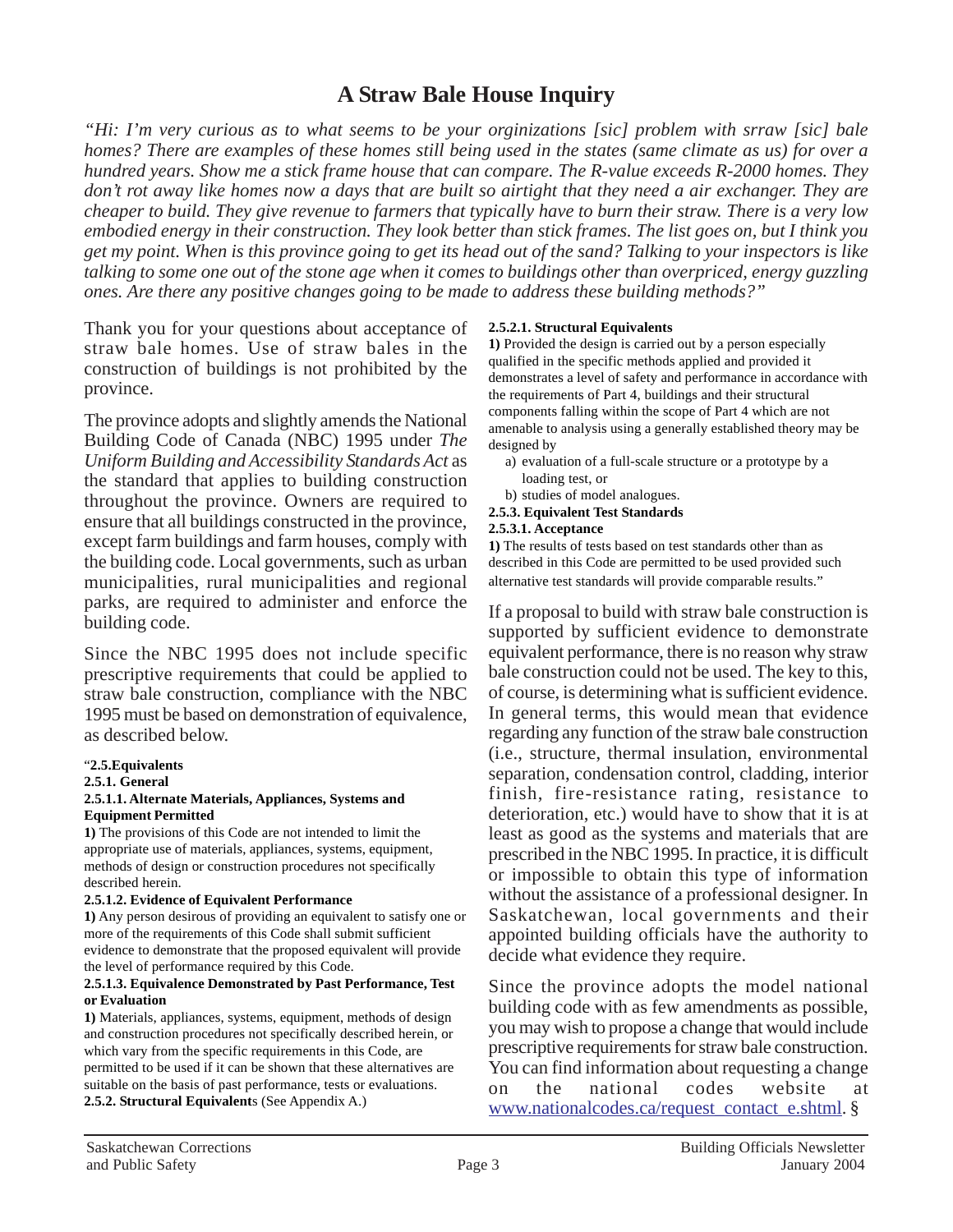# **Installation of Asphalt Shingles on Low Sloped Roofs**

Historically, Canadian low sloped roofs were shingled with a triple coverage two-tab "low pitch" shingle product. These shingles are not manufactured in Canada today, so the industry has developed alternate procedures using standard three-tab shingles. Article 9.26.1.2. of the National Building Code of Canada 1995 recognizes these alternate installation methods, with a reference to CSA A123.52 "Asphalt Shingle Application on Roof Slopes 1:6 to Less Than 1:3." However, because of their lower slope, these roofs are more susceptible to water entry, primarily by two mechanisms: severe ice dams and wind driven rain.

The Canadian Asphalt Shingle Manufacturers' Association (CASMA) was established in 1989 to serve and promote the best interests of stakeholders in the Canadian asphalt shingle industry, namely manufacturers, consumers, suppliers, distributors and employees. Their website www.casma.ca includes valuable information about performance and installation of asphalt shingles. Technical Bulletin #16 provides advice on low slope applications of asphalt shingles. Some pertinent excerpts from the bulletin include:

- Asphalt shingles can be successfully applied to lower slopes providing a few special application procedures are followed.
- Asphalt shingles should never be applied to roof slopes below 2:12 (8.5°).
- All of the application steps used for shingles on steeper, standard roof slopes should also be followed when installing shingles on low slopes. Quality materials must be used and they must be installed properly, following the manufacturer's application instructions.
- Ice dams can form easily, and grow to a much larger size than on standard slopes. The best way to protect your roof from the damage due to ice dams is to prevent their occurrence. The optimum way to accomplish this is to provide complete, open and adequate attic ventilation, at an increase from the standard  $1/300<sup>th</sup>$ to a minimum of  $1/150<sup>th</sup>$  of the attic floor area. Approximately half of the vent openings should be at or near the soffits, with the other half as close to the ridge as practical.
- CASMA recommends the use of self-adhering modified asphalt membranes for secondary ice dam protection on low sloped roofs. The membrane should extend a minimum of 900 mm (36 in.) beyond the interior wall line of the inside wall.
- For the remainder of the roof, enhanced water shedding is also required to protect against water entry due to wind-driven rain. This can be addressed either by improving the underlay beneath the shingles (two plies of asphalt saturated felt, or one ply of self-adhering modified asphalt membrane) or by special shingle application (with a reduced shingle exposure).
- In Canadian latitudes and climates, shingles on low slope roofs typically age more rapidly than steeper roofs, and rarely last longer than fifteen years.

It is also interesting to note that CASMA recommends installation of underlayment under fibreglass shingles, even on roof slopes of 1:3 and greater. All North American manufacturers specify that their respective warranties will not apply when proper application instructions are not followed, specifically when there is no underlayment under fibreglass shingles. §

In response to requests from a number of members, the Association of Professional Engineers and Geoscientists of Saskatchewan has made arrangements with their manufacturer to provide for smaller

professional seals that can be used in place of members' existing seals. The self-inking smaller seals are 23 mm in diameter, as compared to the 43 mm diameter of the regular seals. *The Engineering and Geoscience Professions Act* requires that all seals be acquired from the Association. For more information, call 525-9547 (Regina) or 1-800-500-9547 (elsewhere in North America), or visit www.apegs.sk.ca. §

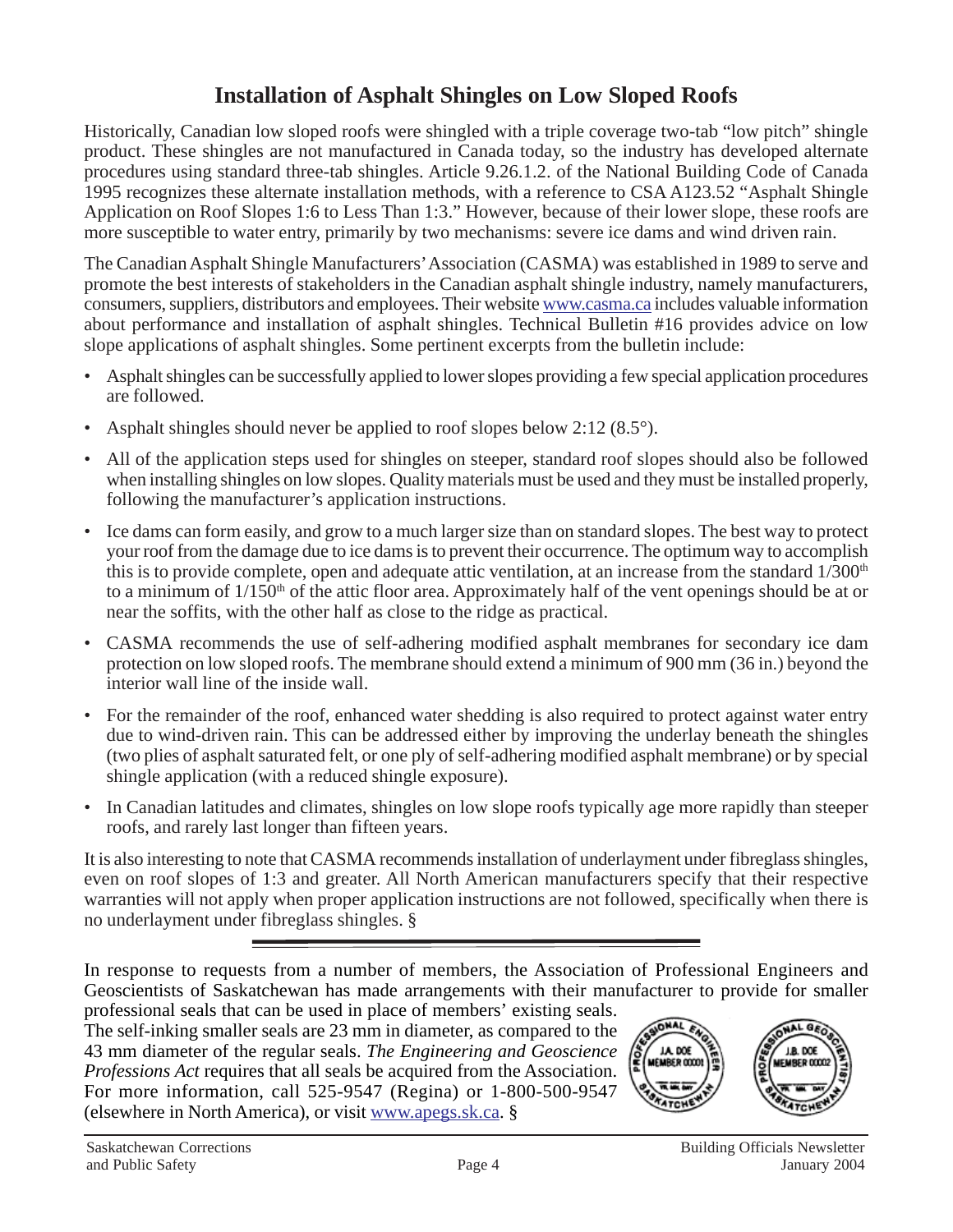# **Trademark Enforcement**

Underwriters Laboratories of Canada (ULC) and Underwriters Laboratories Inc. (UL) have implemented Trademark Enforcement Programs to protect the integrity of their trademarks and listing marks found on products throughout the world. Manufacturers, consumers, and authorities having jurisdiction have all come to rely upon ULC and UL to assure them that a product bearing its mark reduces the risk of fire, shock, and/or personal injury hazards. Counterfeit and forged marks on products threaten to undermine the integrity of the mark, and can present unknown safety hazards to the end user.

In 1995, UL embarked on a strategic approach to combat the counterfeiting of its marks. This strategy primarily focused on enlisting the enforcement arm of the United States Customs Service to protect the intellectual property rights of UL certification marks. By providing Customs personnel with the necessary training and materials, UL helped that agency's efforts to target and intercept product shipments bearing counterfeit UL marks. When counterfeit UL marks are found on products or packaging, Customs seizes the shipment under the appropriate U.S. statutes. The importer is notified that the shipment will be destroyed unless permission to release the shipment is provided by the trademark holder.

Another means of protecting the integrity of their marks adopted by UL and ULC involves the composition of its listing marks. In 1993, UL switched from issuing its listing marks for decorative lighting-type products from paper labels to specialized holographic labels. These labels contain both overt and covert security features that make them expensive and difficult to duplicate. So successful was the implementation of these labels at deterring the amount of would-be counterfeiters that UL and ULC continue to institute holographic labels for additional products.

The ULC mark does not have an accompanying Registered Mark ® symbol, unlike all the numerous UL registered marks. Since 2000, the only form of the ULC trademark that is used is shown below.

For more information about ULC and UL marks please visit their websites at www.ulc.ca/marks.asp and www.ul.com/mark/index.html. §



# **SPAG News**

**by Tim Macaulay, Saskatchewan Health**

There is no current news to report from the Saskatchewan Plumbing Advisory Group (SPAG). Those who have questions regarding SPAG should contact Tim Macaulay, Saskatchewan Health at (306) 787–7128, fax (306) 787– 3237, or e-mail tmacaulay@health.gov.sk.ca.

# **Poly-B Piping Systems**

*by Tim Macaulay, Saskatchewan Health*

Recently the Regina Leader-Post and Maclean's magazine published an article entitled "Legal Notice of Proposed Settlement to Owners of Certain Plastic Plumbing and Heating Systems Sometimes Referred to as Polybutylene Plumbing and Heating Systems." (See www.pbsettlement.ca for further information.) A similar class-action suit was initiated in the United States which resulted in an \$850M industry funded settlement program to pay repair costs, property damage costs and retrofits.

The claim is that polybutylene (commonly referred to as PB or poly-B) pipes and fittings may deteriorate, corrode and fail when exposed to hot water over 82°C (180°F) and high chlorine residuals in water. Poly-B pipe is a flexible, grey pipe used in residential plumbing systems and hot water heating systems. Poly-B products continue to be recognized by the National Plumbing Code of Canada as an acceptable material for installation in a plumbing system. However, production of the piping was voluntarily suspended in 1996.

In Saskatchewan, poly-B pipes and fittings were used in the 1980s and up until around 1995. Saskatchewan Health is not aware of piping failures in this province. It has been reported that the piping that was being installed in Saskatchewan used copper or brass metal insert fittings and soft copper crimping rings, rather than plastic inserts with aluminum bands which apparently failed in the United States and possibly other parts of Canada.

For more information about requirements for and use of poly-B products, a CSA consumer fact sheet can be found by going to the CSA website www.csa.ca and following the links Home > Consumers > Consumer Tips > Polybutylene (PB) Pipe. §